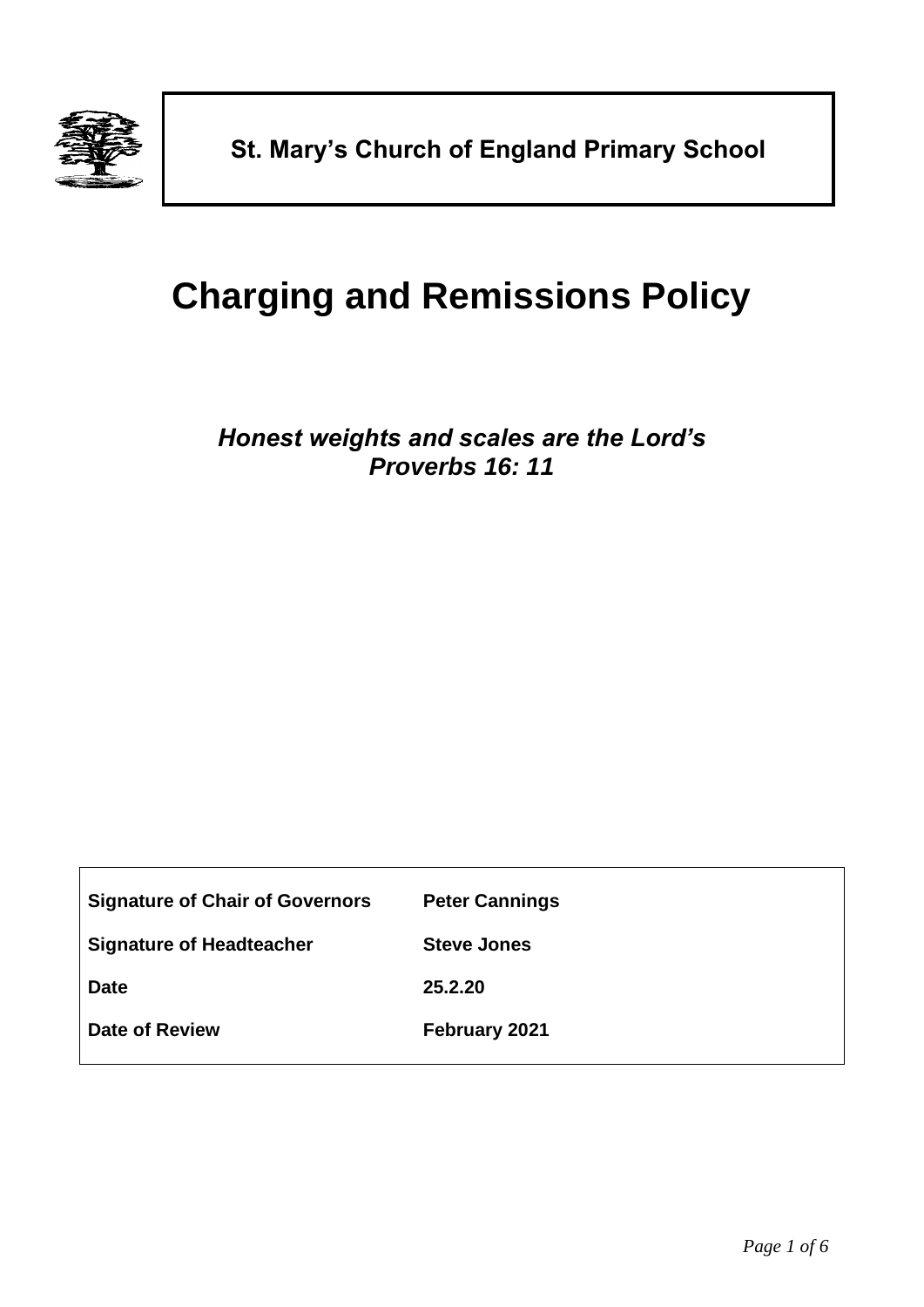### **CONTENTS**

| <b>Section</b>                                                                                                                                                                                                                                         | Page No.                                                                           |
|--------------------------------------------------------------------------------------------------------------------------------------------------------------------------------------------------------------------------------------------------------|------------------------------------------------------------------------------------|
| AIMS OF THE POLICY<br>1.0                                                                                                                                                                                                                              | 3                                                                                  |
| <b>BACKGROUND TO THE POLICY</b><br>2.0                                                                                                                                                                                                                 | 3                                                                                  |
| <b>ITEMS FOR WHICH NO CHARGES WILL BE MADE</b><br>3.0                                                                                                                                                                                                  | 3                                                                                  |
| <b>ITEMS FOR WHICH CHARGES WILL BE MADE</b><br>4.0                                                                                                                                                                                                     | $\overline{4}$                                                                     |
| 4.1<br><b>Within School Hours</b><br>4.1.1<br>Educational visits and activities - voluntary contributions<br>4.1.2<br>Swimming<br>4.1.3<br><b>Music</b><br>4.1.4<br><b>Craft/Technology Activities</b>                                                 | 4<br>$\overline{4}$<br>$\overline{\mathbf{4}}$<br>$\overline{4}$<br>$\overline{4}$ |
| 4.2<br><b>Not Within School Hours</b><br>4.2.1<br><b>Residential Visits</b><br>4.2.2<br><b>Optional Extras</b>                                                                                                                                         | 5<br>5<br>5                                                                        |
| 4.3<br><b>Other Charges</b><br>4.3.1<br><b>Additional Text Books and Study Materials</b><br>4.3.2<br>Lost or Damaged Items of School Property<br>4.3.3<br><b>School Uniform</b><br>4.3.4<br><b>School Meals</b><br>4.3.5<br><b>Public Examinations</b> | 5<br>5<br>5<br>5<br>5<br>6                                                         |
| 5.0 HIRE OF SCHOOL PREMISES                                                                                                                                                                                                                            | 6                                                                                  |
| <b>REMISSIONS</b><br>6.0                                                                                                                                                                                                                               | 6                                                                                  |
| Appendix 1 - Application Form for the Remission of Charges                                                                                                                                                                                             |                                                                                    |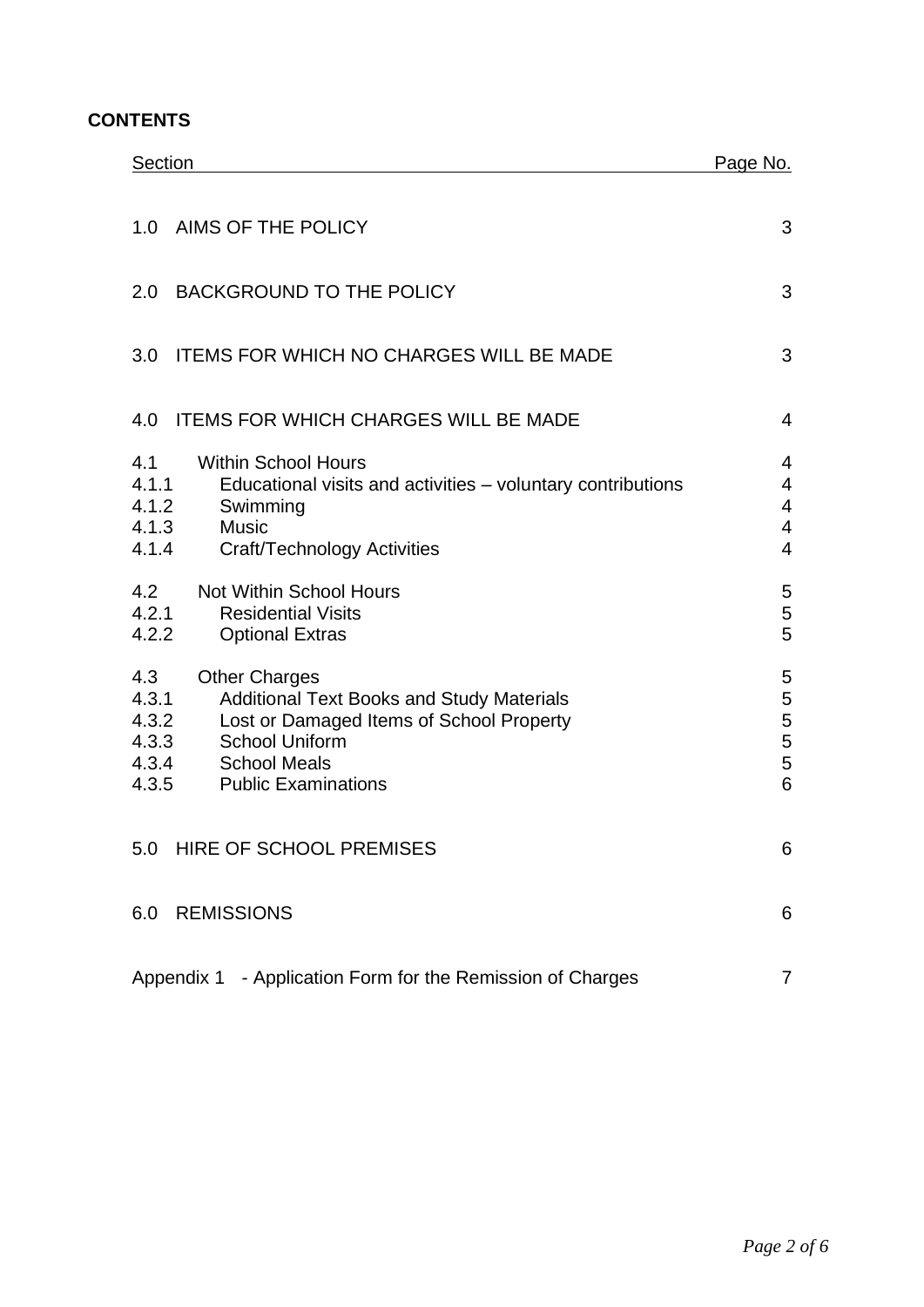#### <span id="page-2-0"></span>**1.0 AIMS OF THE POLICY**

St Mary's Church of England Primary School believes that all our pupils should have an equal opportunity to benefit from school activities and visits (curricular and extra curricular) independently of their parents/carers financial means. This charging and remissions policy describes how we will do our best to ensure a good range of visits and activities is offered and, at the same time, try to minimise the financial barriers which may otherwise prevent some pupils taking full advantage of the opportunities.

#### <span id="page-2-1"></span>**2.0 BACKGROUND TO THE POLICY**

Sections 449 to 462 of the Education Act (1996) requires all schools to have a policy on charging and remissions for school activities, This legislation may be viewed at [http://www.opsi.gov.uk/acts/acts1996/ukpga\\_19960056\\_en\\_28](http://www.opsi.gov.uk/acts/acts1996/ukpga_19960056_en_28)

#### <span id="page-2-2"></span>**3.0 ITEMS FOR WHICH NO CHARGES WILL BE MADE**

- 3.1 Education provided during school hours (including the supply of any materials, books, instruments or other equipment).
- 3.2 Education provided outside school hours if it is part of the National Curriculum, or part of a syllabus for a prescribed public examination that the pupil is being prepared for at the school, or part of religious education.
- 3.3 Tuition for pupils learning to play musical instruments if the tuition is required as part of the National Curriculum, or part of a syllabus for a prescribed public examination that the pupil is being prepared for at the school, or part of religious education.
- 3.4 Entry for a prescribed public examination, if the pupil has been prepared for it at the school.
- 3.5 Examination re-sit(s) if the pupil is being prepared for the re-sit(s) at the school.
- 3.6 Transporting registered pupils
	- to or from the school premises, where the local education authority has a statutory obligation to provide transport;
	- to other premises where the governing body or local education authority has arranged for pupils to be educated;
	- to enable them to meet an examination requirement when they have been prepared for that examination at the school; and
	- in connection with an educational visit.

#### <span id="page-2-3"></span>**4.0 ITEMS FOR WHICH CHARGES WILL BE MADE**

#### <span id="page-2-4"></span>**4.1 Within School Hours**

<span id="page-2-5"></span>4.1.1 Educational visits and activities – voluntary contributions

When organising educational visits or activities, which enrich the curriculum and the experience of pupils, the school invites the parent/carer to make a voluntary contribution towards the cost of the visit or activity. Although not an exhaustive list; these activities may include visits to museums, galleries and the theatre as well as sporting activities.

If the school does not receive sufficient voluntary contributions we may need to cancel the visit or activity. When a visit or activity does go ahead it may include pupils whose parents/carers have not paid any contribution. We may not, by law, exclude these pupils and indeed would not wish to treat them differently from others.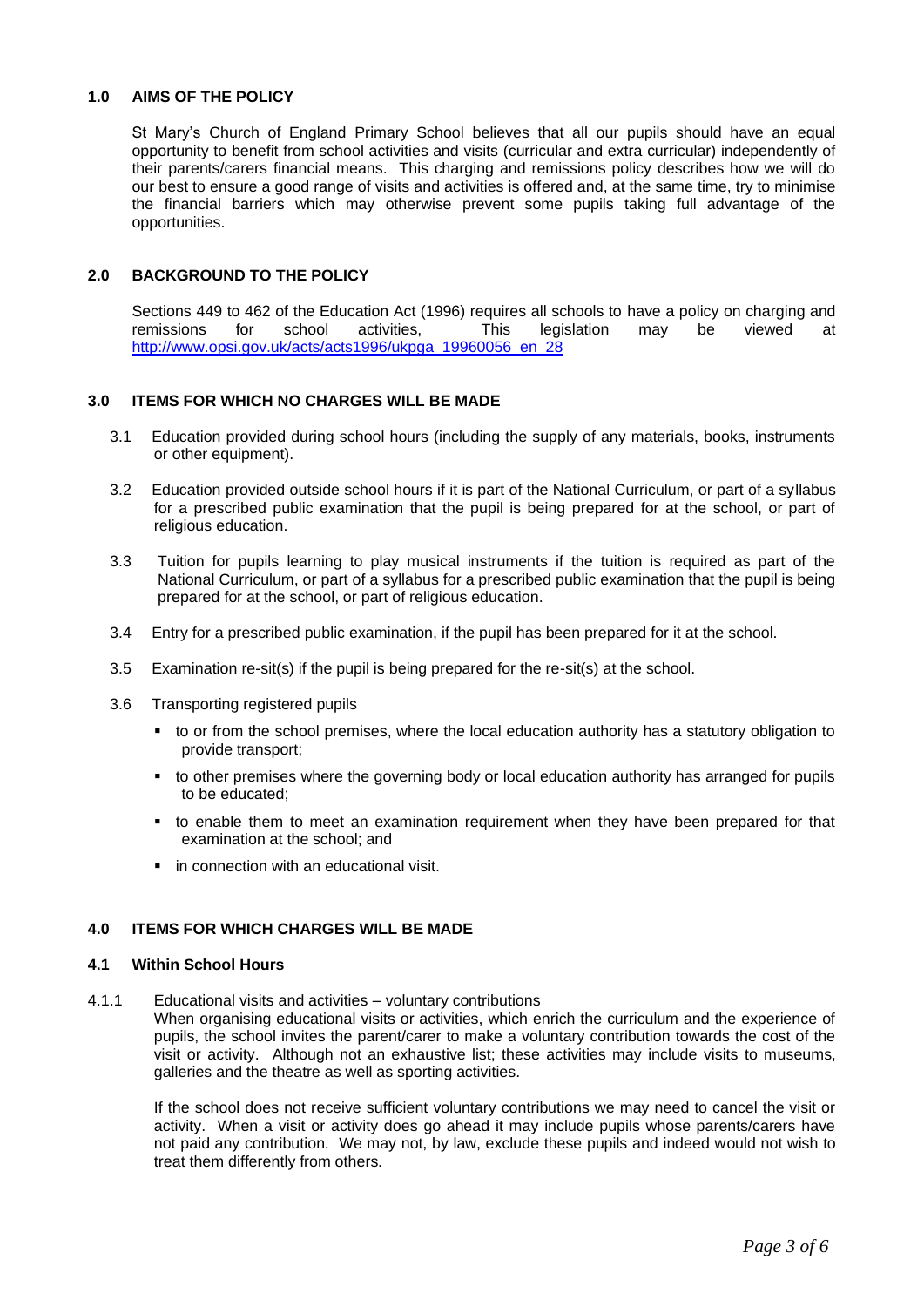#### <span id="page-3-0"></span>4.1.2 Swimming

The costs of providing swimming tuition in the local public pools, including transport, hire of the pool and provision of instructors, will be reviewed on an annual basis. Although the school may provide some funds to support this activity to ensure all pupils' educational requirements for swimming will be met it may be necessary to request voluntary contributions to offset the balance of costs.

#### <span id="page-3-1"></span>4.1.3 Music

All pupils study music as part of the normal school curriculum for which no charge is made. In addition, several music groups run during the school day, at lunchtime or after school for which no charge is made (e.g. recorder groups, Choir). The governors do, however, reserve the right to charge for these activities as "optional extras" if they occur outside school hours and are not part of the National Curriculum.

Peripatetic music teachers teach individual or group lessons for which a charge is made. There may be some remission of fees for those families in receipt of certain state benefits. Information about additional music tuition is available from the school office.

#### <span id="page-3-2"></span>4.1.4 Craft/Technology Activities

All pupils have the opportunity within the school curriculum of taking part in activities such as craft and technology. The governing body reserves the right to charge for ingredients and materials at cost when they are not provided by the parents/carers.

#### <span id="page-3-3"></span>**4.2 Not Within School Hours**

#### <span id="page-3-4"></span>4.2.1 Residential Visits

Charges will be made for the cost of this optional visit (Board and lodging, travel costs, entrance fees etc). Families are invited to pay in instalments over several months or in one single payment. Any parent/carer who refuses or is unable to meet the charge should not expect their child to be included. Any parent/carer unable to meet the cost is invited to apply for a remission, please refer to section 6.

#### <span id="page-3-5"></span>4.2.2 Optional Extras

Charges may be made for some activities known as "Optional Extras". These may include-

- o extra curricular activities
- o any equipment and/or staffing in relation to extra curricular activities

Any charge made in respect of individual pupils will not exceed the actual cost of providing the activity. It will not, therefore, include an element of subsidy for any other pupil. Participation in any optional extra activity will be on the basis of parental choice and a willingness to meet the charges. Parental agreement is therefore a necessary pre-requisite for the provision of an optional extra where charges will be made.

Charges made by external providers of activities are the responsibility of those providers and consequently not covered by this Policy.

#### <span id="page-3-6"></span>**4.3 Other Charges**

#### <span id="page-3-7"></span>4.3.1 Additional Text Books and Study Materials

From time to time recommendations may be made regarding additional text books, equipment and study materials which could enhance a pupil's learning. In these circumstances it is the parent/carer's choice to purchase and therefore the charge will be met in full by the parent/carer. Any such charge will be equal to the cost price of the item concerned to the school.

#### <span id="page-3-8"></span>4.3.2 Lost or Damaged Items of School Property

Parents/carers may be asked to make a contribution towards replacing damaged school property caused wilfully or negligently by their child/ren. This may include window breakage and removal of graffiti. A charge to cover the cost of replacement may also be made for lost or damaged items of school property, including library books/text books.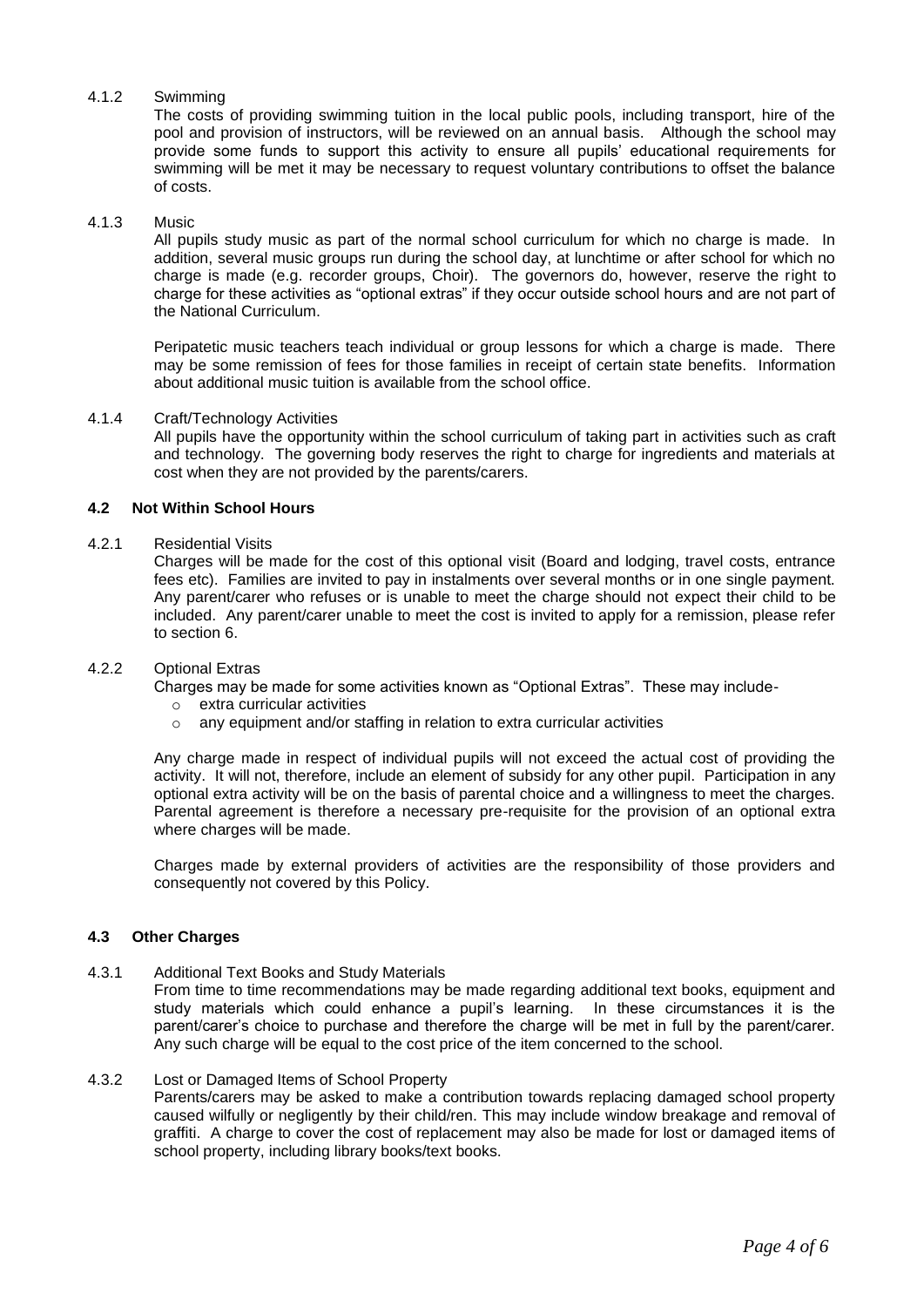#### <span id="page-4-0"></span>4.3.3 School Uniform

St Mary's CE Primary School uses a clothing supplier who provides quality school wear at affordable prices. In exceptional circumstances the LA has discretionary power to provide assistance towards the purchase cost.

#### <span id="page-4-1"></span>4.3.4 School Meals

Parents/carers whose child takes a school lunch must pay the relevant cost stated by the schools catering supplier. Pupils may be eligible for free schools meals. Application forms available from the school office.

#### <span id="page-4-2"></span>4.3.5 Public Examinations

A charge will be made for examination entry fee/s if the registered pupil-

- has not been prepared for examination at the school, or
- fails, without good reason, to complete the requirements of any examination for which the school has already paid or agreed to pay the entry fee.

#### <span id="page-4-3"></span>**5.0 HIRE OF SCHOOL PREMISES**

Details of the facilities available, the terms and conditions of hire and the scale of charges may be found in the school's Hire of Facilities (Lettings) policy. Please contact the Headteacher.

#### <span id="page-4-4"></span>**6.0 REMISSIONS**

St Mary's CE Primary School believes that all pupils should have equal opportunities to benefit from school activities and visits both curricular and extra curricular, independently of their parent's/carer's financial means. To that end the Governing Body has agreed in circumstances of family hardship they will invite parents to apply, in confidence, for remittance of charges in part or in full. Pupils may be eligible for a remission of charge if their parent/carer is in receipt of at least one of the following:-

- Income Support
- Income-based Jobseeker's Allowance
- Income-related Employment and Support Allowance
- Support under Part VI of the Immigration and Asylum Act 1999
- Child Tax Credit (provided they are not entitled to Working Tax Credit) and have an annual income, assessed by Her Majesty's Revenue and Customs, that does not exceed £16,190 from 6 April 2010)
- The guaranteed element of State Pension Credit
- Working Tax Credit run-on paid for four weeks after no longer qualifying fo Working Tax **Credit**
- Universal Credit

In cases where the specific circumstances, often temporary, of a particular family's hardship fall outside these criteria; the Headteacher may use their discretion to remit charges in part or in full.

If a parent/carer wishes to apply for a remission of charge a form is available from the school office. Authorisation for such remission will be made by the Headteacher and/or a nominated Governor.

In the event a remission of charge is declined parents/carers have the right to appeal in writing to the Chair of Governors whose decision will be final.